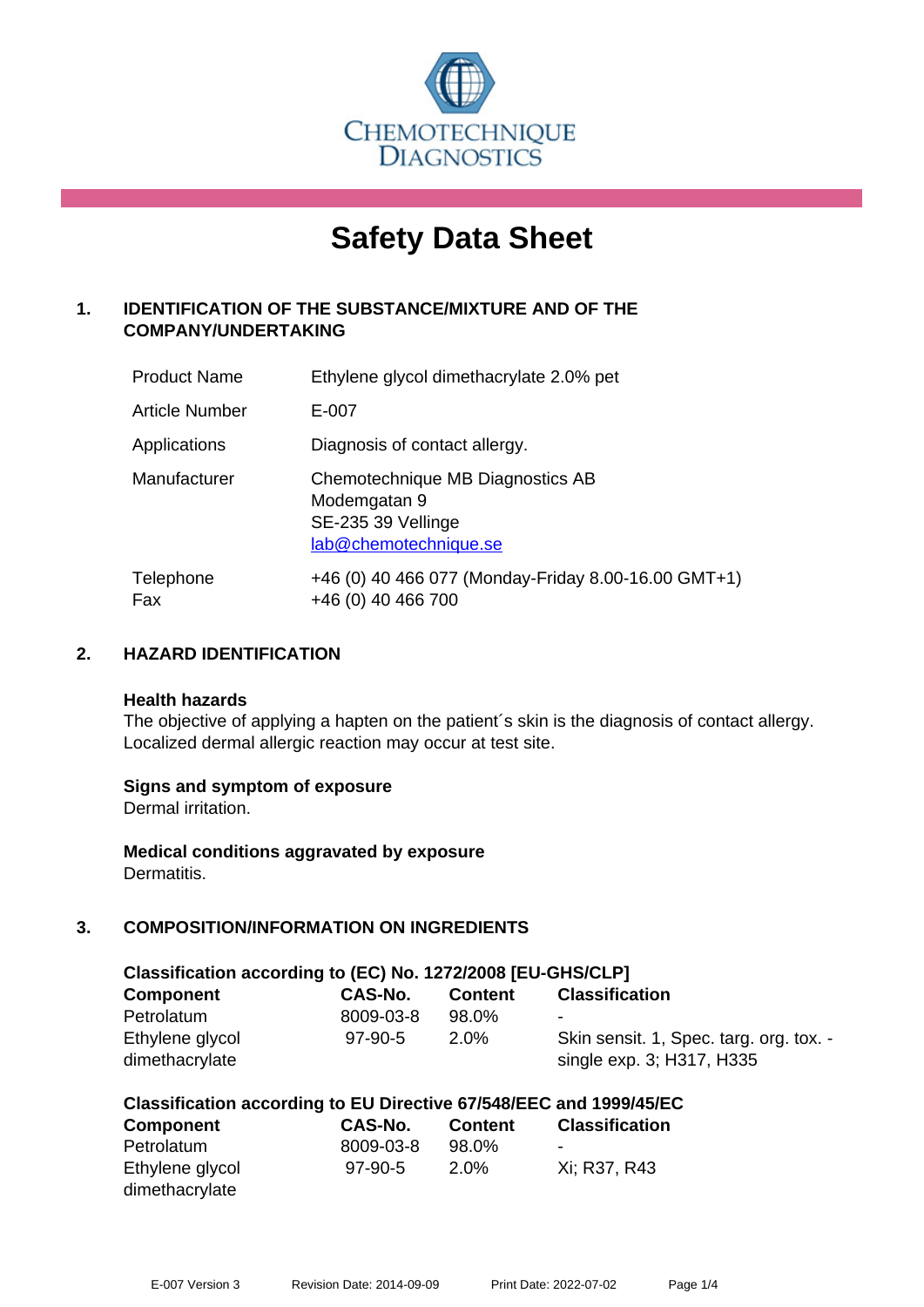## **4. FIRST AID MEASURES**

## **Emergency and first aid procedures**

Obtain medical attention.

## **5. FIRE-FIGHTING MEASURES\***

#### **Suitable extinguish media**

CO2, powder or water spray. Fight larger fires with water spray or alcohol resistant foam.

# **For safety reasons unsuitable extinguishing agents**

Water with full jet.

## **Special protective equipment for fire-fighters**

Wear self-contained respiratory protective device. Wear fully protective suit.

\*Data is shown for petrolatum only

## **6. ACCIDENTAL RELEASES MEASURES**

**Steps to be taken if material is released or spilled** Contain and place in a closed container.

# **7. HANDLING AND STORAGE**

**Precautions to be taken in handling and storage** Store dark at 5-8°C. Avoid extended exposure to light. FOR EXTERNAL USE ONLY.

# **8. EXPOSURE CONTROLS/PERSONAL PROTECTION**

**Respiratory protection** Not required.

**Ventilation** Local exhaust.

**Protective gloves** Disposal gloves.

#### **Eye protection** Not required with normal use.

## **Work/Hygienic practices**

Wash hands after each use.

## **9. PHYSICAL AND CHEMICAL PROPERTIES**

Odour **Odourless** 

Appearance Ivory White Semi-solid

Melting point\* 50-55° C Flash point\*  $>100^{\circ}$ C

Boiling point\* No data available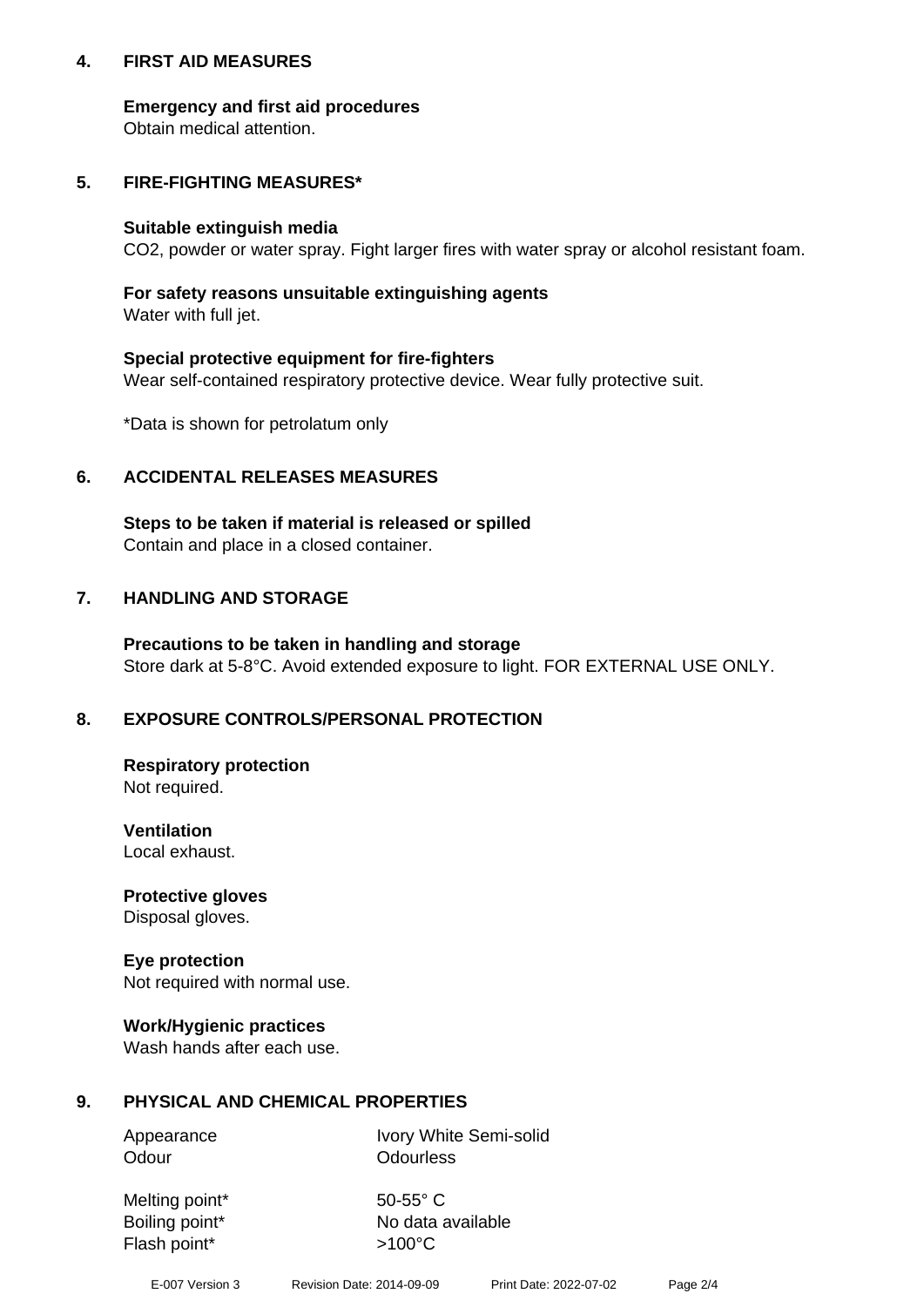Density\* No data available. Solubility in/Miscibility with Water\*

Self ignition\* Product does not self ignite. Danger of explosion\* Product does not present an explosion hazard. Insoluble

\*Data is shown for petrolatum only

# **10. STABILITY AND REACTIVITY**

#### **Incompability**

May react with strong oxidizing agents.

#### **Stability**

Stable at recommended storage conditions.

## **Hazardous byproducts**

Combustion may generate CO, CO2 and other oxides.

**Hazardous polymerization**

Will not occur.

## **11. TOXICOLOGICAL INFORMATION**

No data available.

#### **12. ECOLOGICAL INFORMATION**

No data available.

## **13. DISPOSAL CONSIDERATIONS**

#### **Waste disposal method**

Comply with federal, state/provincial and local regulation.

#### **14. TRANSPORT INFORMATION**

Not dangerous goods.

## **15. REGULATORY INFORMATION**

The classification is according to the latest editions of the EU lists, and extended by company and literature data.

#### **16. OTHER INFORMATION**

#### **Text of H-statements and R-phrases mentioned in Section 3**

| Skin sensit. 1<br>Spec. targ. org. tox. - single exp. 3<br>H317 |                           | Skin sensitization (Category 1)<br>Specific target organ toxicity - single |          |
|-----------------------------------------------------------------|---------------------------|----------------------------------------------------------------------------|----------|
|                                                                 |                           | exposure (Category 3)<br>May cause an allergic skin reaction               |          |
| E-007 Version 3                                                 | Revision Date: 2014-09-09 | Print Date: 2022-07-02                                                     | Page 3/4 |